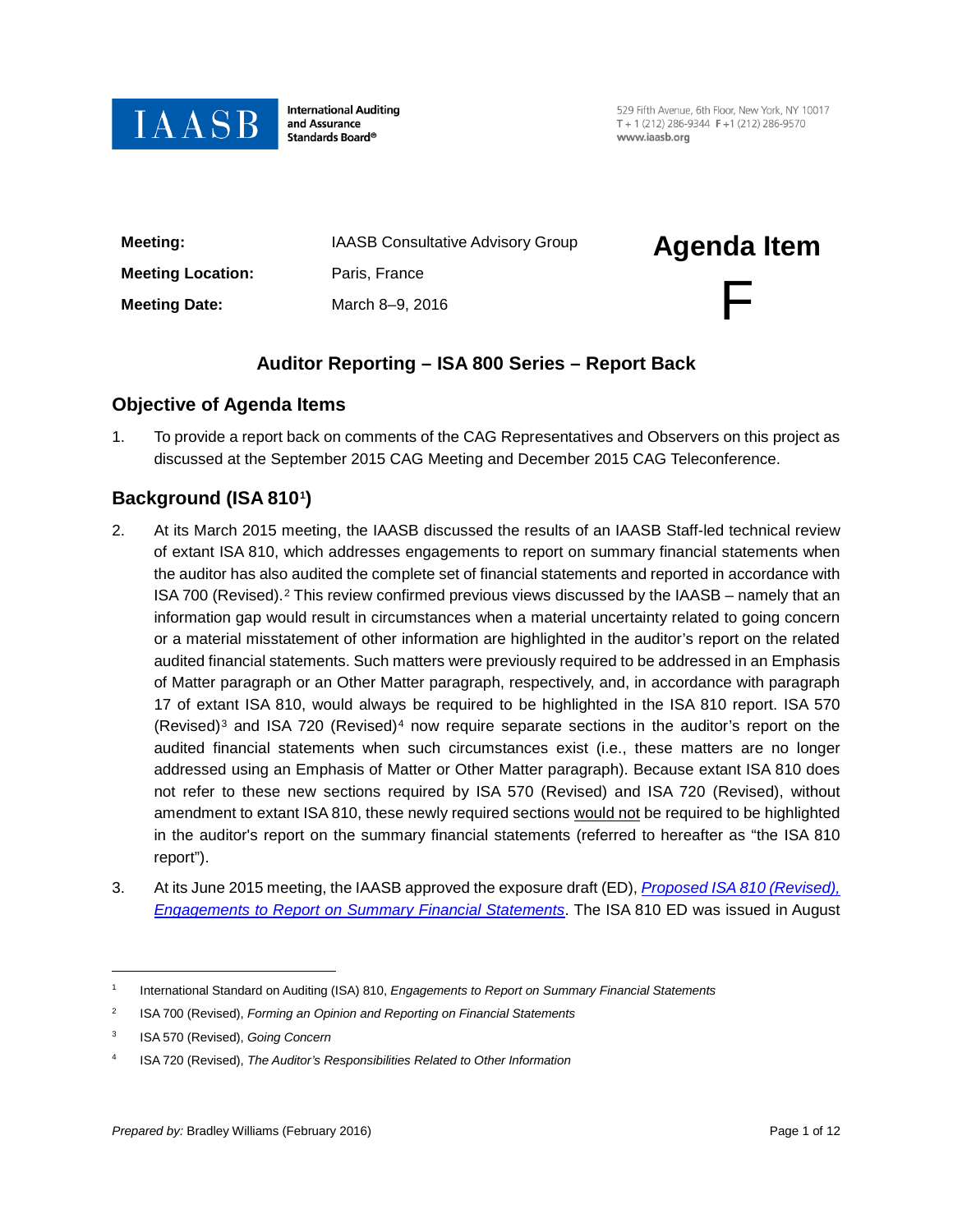201[5](#page-1-0) and the comment period closed on November 2, 2015. The IAASB approved ISA 810 (Revised)<sup>5</sup> at its December 2015 meeting.

## **Project Status and Timeline**

- 4. The IAASB has concluded subject to Public Interest Oversight Board approval of due process related to ISA 810 (Revised) – its work to develop consequential amendments to the ISA 800 Series (being ISA 800 (Revised),  $6$  ISA 805 (Revised)<sup>[7](#page-1-2)</sup> and ISA 810 (Revised)) that are considered necessary in light of the broader Auditor Reporting project.<sup>[8](#page-1-3)</sup>
- 5. The Appendix to this paper provides a history of previous discussions with the CAG on matters relating to the ISA 800 series, with links to the relevant CAG documentation.

## **September and December 2015 CAG Discussions**

6. Extracts from the draft minutes of the September 2015 CAG meeting and December 2015 CAG teleconference, as well as an indication of how the Drafting Team (DT) or IAASB has responded to the Representatives' and Observers' comments are included in the table below.

| <b>Representatives' and Observers' Comments</b>                                                                                                                                            | DT / IAASB Response |  |
|--------------------------------------------------------------------------------------------------------------------------------------------------------------------------------------------|---------------------|--|
| September 2015 CAG meeting (Proposed ISA 800 (Revised), $9$ proposed ISA 805 (Revised) <sup>10</sup> and<br>proposed ISA 810 (Revised))                                                    |                     |  |
| No.<br>received from the<br>CAG<br>comments<br>Representatives and Observes. <sup>11</sup>                                                                                                 | Not applicable.     |  |
| December 2015 CAG Teleconference (Proposed ISA 810 (Revised))                                                                                                                              |                     |  |
| Messrs. Dalkin, linuma, Rockwell, Stewart,<br>Thompson, van der Ende, and Yoshii and Mmes.<br>McGeachy and Robert were supportive of the<br>recommendation of the Drafting Team, including | Support noted.      |  |

<span id="page-1-0"></span><sup>5</sup> ISA 810 (Revised), *Engagements to Report on Summary Financial Statements*

- <span id="page-1-1"></span><sup>6</sup> ISA 800 (Revised), *Special Considerations—Audits of Financial Statements Prepared in Accordance with Special Purpose Frameworks*
- <span id="page-1-2"></span><sup>7</sup> ISA 805 (Revised), *Special Considerations—Audits of Single Financial Statements and Specific Elements, Accounts or Items of a Financial Statement.*
- <span id="page-1-3"></span>The IAASB's changes to the ISAs addressing auditor reporting on complete sets of general purpose financial statements, including ISA 700 (Revised), were issued in January 2015 and will be effective for audits of financial statements for periods ending on or after December 15, 2016.
- <span id="page-1-4"></span><sup>9</sup> Proposed ISA 800 (Revised), *Special Considerations—Audits of Financial Statements Prepared in Accordance with Special Purpose Frameworks*
- <span id="page-1-5"></span><sup>10</sup> Proposed ISA 805 (Revised), *Special Considerations—Audits of Single Financial Statements and Specific Elements, Accounts or Items of a Financial Statement.*
- <span id="page-1-6"></span><sup>11</sup> The IAASB issued an exposure draft of proposed changes to ISA 800 and ISA 805 in January 2015. ISA 800 (Revised) and ISA 805 (Revised) were issued in January 2016.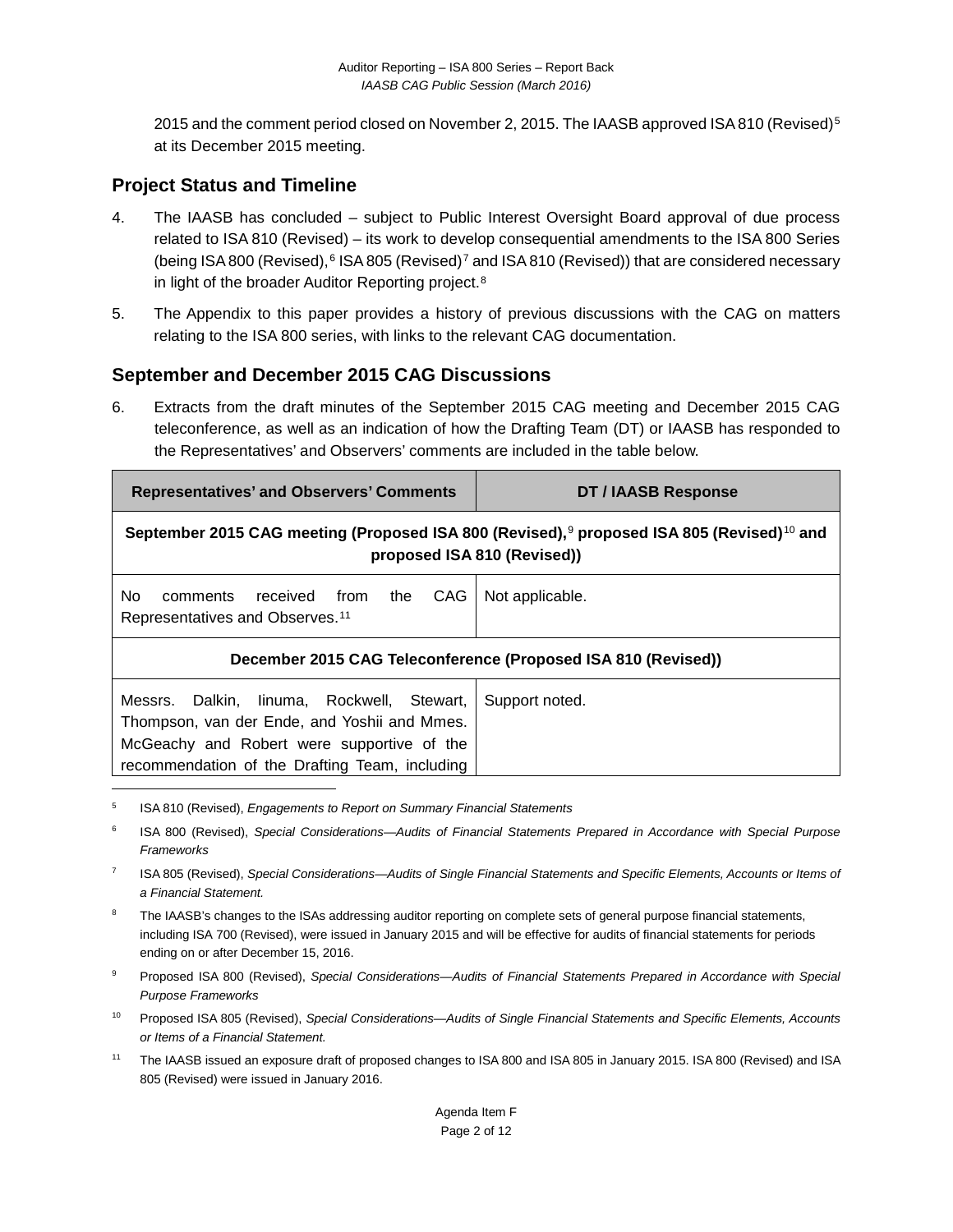| <b>Representatives' and Observers' Comments</b>                                                                                                                                                                                                                                                                                                                                                                                                                                                                                                                                                                                                                                                                                                                                                                                                                                                                                                                                                           | <b>DT / IAASB Response</b>                                                                                                                                                                                                                                                                                                                                                                                                                                                                                                                                                                                                                                                                                                                                                                                                                                                                                                                      |
|-----------------------------------------------------------------------------------------------------------------------------------------------------------------------------------------------------------------------------------------------------------------------------------------------------------------------------------------------------------------------------------------------------------------------------------------------------------------------------------------------------------------------------------------------------------------------------------------------------------------------------------------------------------------------------------------------------------------------------------------------------------------------------------------------------------------------------------------------------------------------------------------------------------------------------------------------------------------------------------------------------------|-------------------------------------------------------------------------------------------------------------------------------------------------------------------------------------------------------------------------------------------------------------------------------------------------------------------------------------------------------------------------------------------------------------------------------------------------------------------------------------------------------------------------------------------------------------------------------------------------------------------------------------------------------------------------------------------------------------------------------------------------------------------------------------------------------------------------------------------------------------------------------------------------------------------------------------------------|
| the proposed changes to ISA 810, and had no<br>additional comments.                                                                                                                                                                                                                                                                                                                                                                                                                                                                                                                                                                                                                                                                                                                                                                                                                                                                                                                                       |                                                                                                                                                                                                                                                                                                                                                                                                                                                                                                                                                                                                                                                                                                                                                                                                                                                                                                                                                 |
| Mr. Hansen, while acknowledging the limited scope<br>of the project, noted a concern with the dating of<br>the auditor's report on the summary financial<br>statements, in particular in cases where the<br>auditor's report on the summary financial<br>statements is dated later than that the auditor's<br>report on the audited financial statements. Mr.<br>Hansen suggested that the IAASB may want to<br>reconsider whether allowing for this possibility is<br>necessary or appropriate, in light of the practical<br>such<br>considerations,<br>as<br>management<br>representations and the potential effect on the<br>auditor's risk assessment. Mr. Baumann shared<br>Mr. Hansen's concern, noting he would expect that,<br>if the auditor's report on the summary financial<br>statements is dated later than the auditor's report<br>on the audited financial statements, the auditor<br>would need to perform some additional work to<br>determine that there are no other events that need | Point taken in to account.<br>Extant ISA 810 acknowledges that the ISA 810<br>report may be dated later than the date of the<br>auditor's report on the audited financial statements.<br>In such cases, the ISA 810 report is required to<br>state that the summary financial statements and<br>audited financial statements do not reflect the<br>effects of events that occurred subsequent to the<br>date of the auditor's report on the audited financial<br>statements.<br>Extant ISA 810 also states that the auditor may<br>become aware of facts that existed at the date of<br>the auditor's report on the audited financial<br>statements, but of which the auditor previously was<br>unaware. In such cases, the auditor shall not issue<br>the ISA 810 report until the auditor's consideration<br>of such facts in relation to the audited financial<br>statements in accordance with ISA 560 <sup>12</sup> has been<br>completed. |
|                                                                                                                                                                                                                                                                                                                                                                                                                                                                                                                                                                                                                                                                                                                                                                                                                                                                                                                                                                                                           | These requirements have been retained in ISA 810<br>(Revised). The IAASB did not believe it was<br>necessary to change the approach to an ISA 810<br>engagement in light of the nature of the project.                                                                                                                                                                                                                                                                                                                                                                                                                                                                                                                                                                                                                                                                                                                                          |
|                                                                                                                                                                                                                                                                                                                                                                                                                                                                                                                                                                                                                                                                                                                                                                                                                                                                                                                                                                                                           | [See paragraphs 12 and 13 of ISA 810<br>(Revised)                                                                                                                                                                                                                                                                                                                                                                                                                                                                                                                                                                                                                                                                                                                                                                                                                                                                                               |
|                                                                                                                                                                                                                                                                                                                                                                                                                                                                                                                                                                                                                                                                                                                                                                                                                                                                                                                                                                                                           | Given the limited scope of the project to address<br>implications of the new and revised Auditor<br>Reporting standards, the IAASB concluded to not<br>make changes to the extant requirements, in<br>particular the requirements with respect to<br>subsequent events.                                                                                                                                                                                                                                                                                                                                                                                                                                                                                                                                                                                                                                                                         |
| Mr. Baumann also reiterated his overarching<br>concern with ISA 810, stating again that he<br>believes users of the financial statements should                                                                                                                                                                                                                                                                                                                                                                                                                                                                                                                                                                                                                                                                                                                                                                                                                                                           | Points not accepted.<br>In its deliberations in finalizing ISA 810 (Revised),<br>the IAASB did not believe a statement about                                                                                                                                                                                                                                                                                                                                                                                                                                                                                                                                                                                                                                                                                                                                                                                                                    |

<span id="page-2-0"></span><sup>12</sup> ISA 560, *Subsequent Events*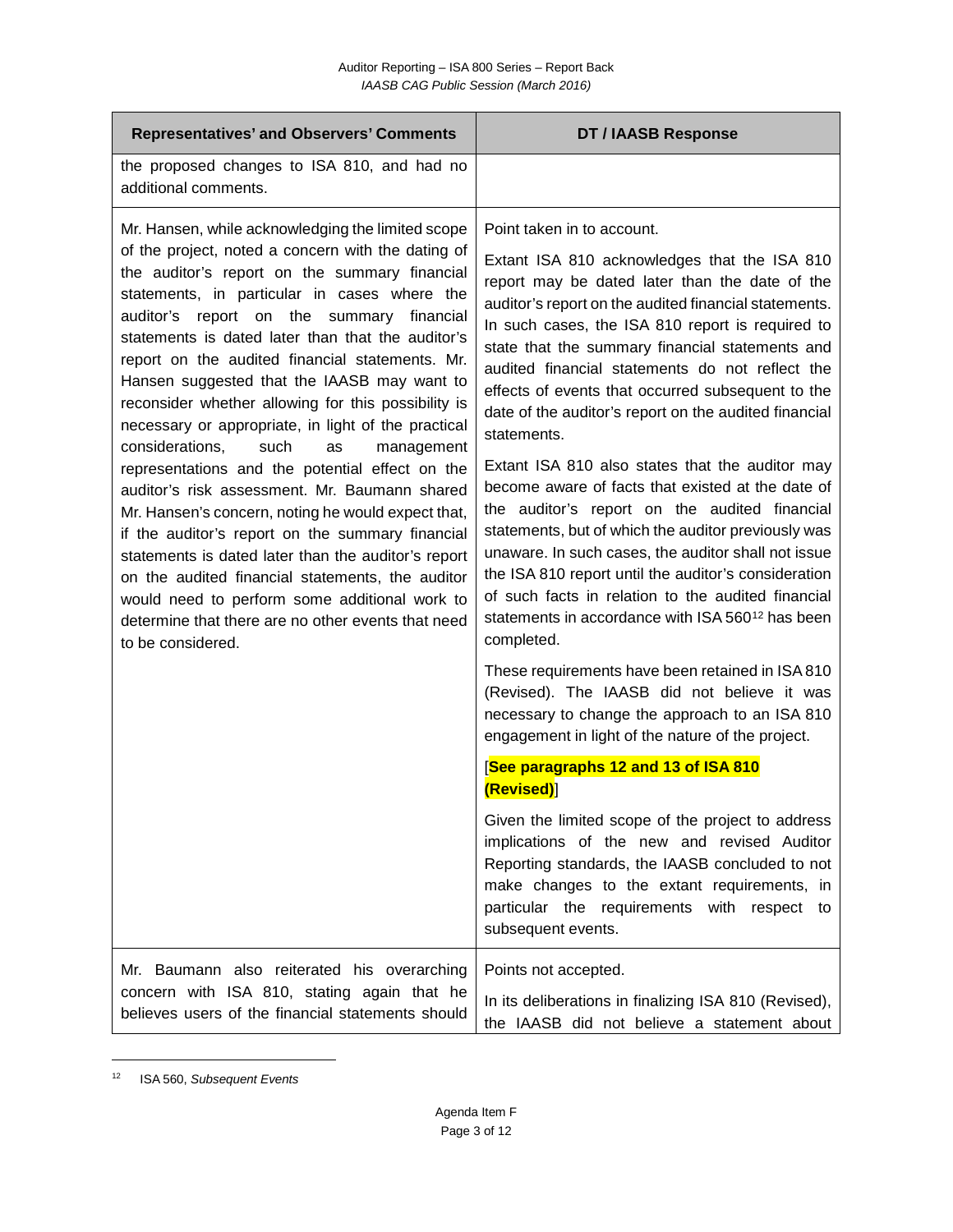| <b>Representatives' and Observers' Comments</b>                                                                                                                                                                                                                                                                                                                                                                                                                               | <b>DT / IAASB Response</b>                                                                                                                                                                                                                                                                                                                                                                                                                                                                                                                                                                                                                                                                                                                                                                                            |
|-------------------------------------------------------------------------------------------------------------------------------------------------------------------------------------------------------------------------------------------------------------------------------------------------------------------------------------------------------------------------------------------------------------------------------------------------------------------------------|-----------------------------------------------------------------------------------------------------------------------------------------------------------------------------------------------------------------------------------------------------------------------------------------------------------------------------------------------------------------------------------------------------------------------------------------------------------------------------------------------------------------------------------------------------------------------------------------------------------------------------------------------------------------------------------------------------------------------------------------------------------------------------------------------------------------------|
| be reading the audited financial statements and not<br>a summary thereof.<br>Mr. Yurdakul was of the view that readers of the<br>summary financial statements and the auditor's<br>report thereon may not read the audited financial<br>statements and the auditor's report thereon. He<br>therefore believed it would be important to include<br>the name of the engagement partner in the<br>auditor's report on the summary<br>financial<br>statements of listed entities. | other<br>relevant<br>ethical<br>independence<br>and<br>responsibilities or disclosure of the name of the<br>engagement partner (for engagements to report on<br>summary financial statements of listed entities)<br>would be needed in the ISA 810 report, since such<br>information would be available to the users of the<br>auditor's report on the audited financial statements.<br>Extant ISA 810 requires that the auditor include in<br>the ISA 810 report a statement indicating that the<br>summary financial statements do not contain all the<br>disclosures required by the financial reporting<br>framework applied in the preparation of the audited<br>financial statements, and that reading the summary<br>financial statements is not a substitute for reading<br>the audited financial statements. |
|                                                                                                                                                                                                                                                                                                                                                                                                                                                                               | Feedback to ISA 810 ED suggested that expanding<br>this statement in the ISA 810 report would further<br>emphasize the importance of reading both the<br>audited financial statements and the auditor's<br>report thereon. The IAASB therefore agreed that<br>paragraph 16(f) of ISA 810 (Revised) should<br>include the underlined text below:<br>"reading the summary financial<br>statements and the auditor's report<br>thereon is not a substitute for reading<br>the audited financial statements and<br>the auditor's report thereon."                                                                                                                                                                                                                                                                         |
|                                                                                                                                                                                                                                                                                                                                                                                                                                                                               | The IAASB believes that drawing greater attention<br>in the ISA 810 report to the need to read the<br>auditor's report on the audited financial statements<br>could mitigate concerns of those who expressed a<br>preference for the statement on independence and<br>other relevant ethical requirements and disclosure<br>of the engagement partner for listed entities to be<br>included in the ISA 810 report, as well as those who<br>are concerned with the nature of an ISA 810<br>engagement more generally.<br>The feedback obtained by the Board and its Staff<br>indicated that ISA 810 is used as a starting point for<br>a limited number of jurisdictions in which auditors<br>are engaged to report on summary financial                                                                               |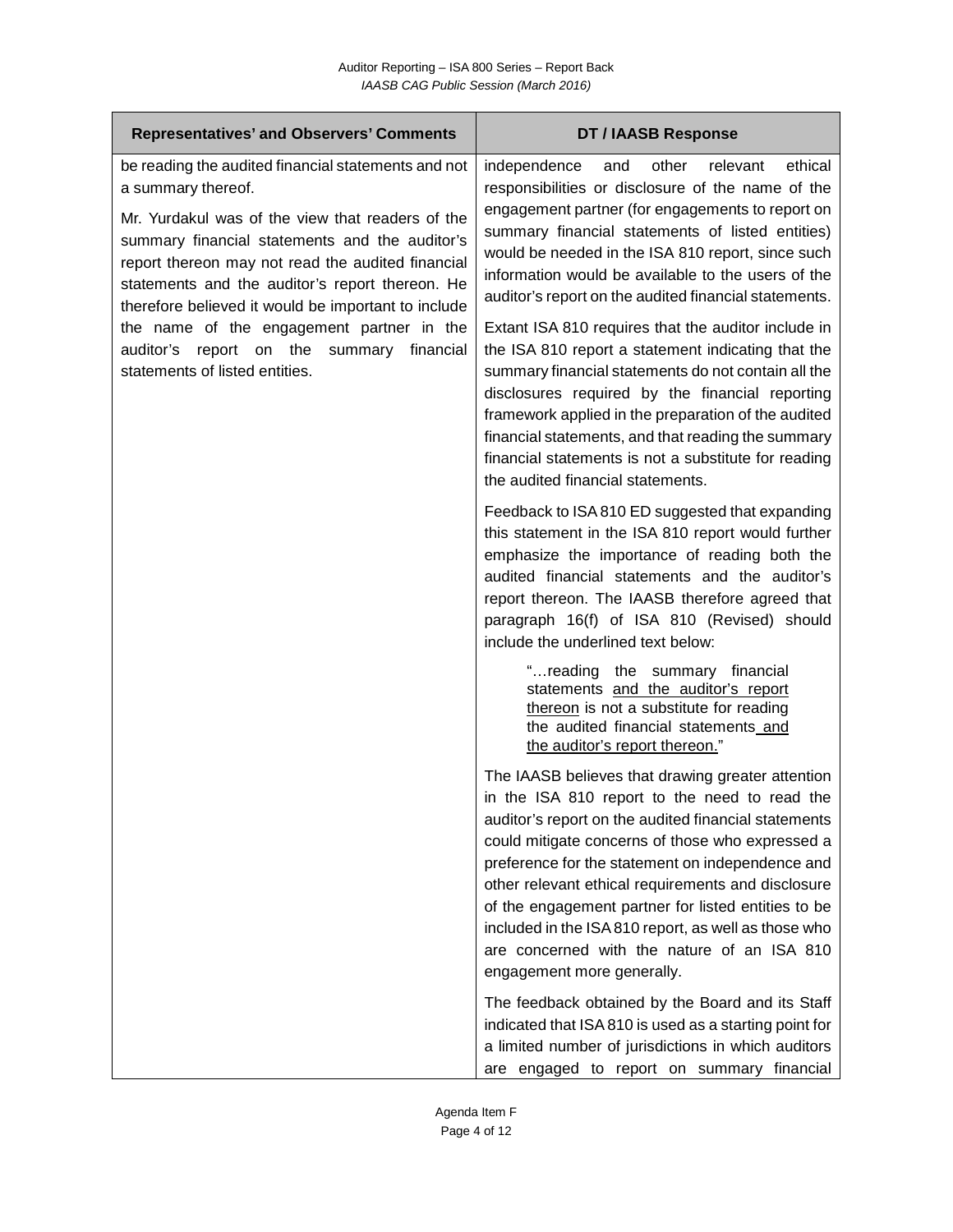| <b>Representatives' and Observers' Comments</b>                                                                                                                                                                                                                                                                                                                 | <b>DT / IAASB Response</b>                                                                                                                                                                                                                                                                                                                                                                                                                                                                                                                                  |
|-----------------------------------------------------------------------------------------------------------------------------------------------------------------------------------------------------------------------------------------------------------------------------------------------------------------------------------------------------------------|-------------------------------------------------------------------------------------------------------------------------------------------------------------------------------------------------------------------------------------------------------------------------------------------------------------------------------------------------------------------------------------------------------------------------------------------------------------------------------------------------------------------------------------------------------------|
|                                                                                                                                                                                                                                                                                                                                                                 | statements. These jurisdictions have further<br>tailored ISA 810, and in some cases supplement it<br>with national guidance to reflect the facts and<br>circumstances that are relevant within the context<br>of the national environments where these<br>engagements are performed. In such cases, those<br>requiring or permitting the issuance of summary<br>financial statements and auditor's reports thereon<br>have presumably considered the needs of users in<br>doing so and typically develop national criteria<br>supporting these engagements. |
|                                                                                                                                                                                                                                                                                                                                                                 | The IAASB believes it is in the public interest to<br>allow for flexibility in relation to auditor reporting in<br>this area to align with those users' needs and<br>expectations, and envisages that national auditing<br>standard setters may continue to consider it<br>appropriate to add more detailed requirements in<br>their national equivalents of ISA 810 (Revised).                                                                                                                                                                             |
| While agreeing with the proposal to refer to a                                                                                                                                                                                                                                                                                                                  | Point taken into account.                                                                                                                                                                                                                                                                                                                                                                                                                                                                                                                                   |
| statement in the auditor's report on the audited<br>financial statements that describes an uncorrected<br>material misstatement of the other information in<br>accordance with ISA 720 (Revised), Mr. Michel<br>suggested it would be more relevant to explicitly<br>describe this circumstance in the auditor's report<br>on the summary financial statements. | ISA 810 deals with the auditor's responsibilities<br>relating to an engagement to report on summary<br>financial<br>financial<br>statements<br>derived<br>from<br>statements audited in accordance with the ISAs by<br>that same auditor. In considering the consequential<br>amendments to ISA 810 resulting from the Auditor<br>Reporting project, the IAASB was mindful of<br>amendments that would result in the creation of the<br>impression that the ISA 810 engagement is<br>something other than what is intended.                                 |
|                                                                                                                                                                                                                                                                                                                                                                 | Explicitly describing the circumstance that resulted<br>in an uncorrected material misstatement of the<br>other information in accordance with ISA 720<br>(Revised) could create the impression that the ISA<br>810 engagement is something other than intended,<br>would potentially lengthen the ISA 810 report, and                                                                                                                                                                                                                                      |
|                                                                                                                                                                                                                                                                                                                                                                 | could be misleading if the underlying issues were<br>not relevant to the summary financial statements or<br>the information included in a document<br>to                                                                                                                                                                                                                                                                                                                                                                                                    |
|                                                                                                                                                                                                                                                                                                                                                                 | containing summary financial statements and the<br>auditor's report thereon. As a result, the IAASB                                                                                                                                                                                                                                                                                                                                                                                                                                                         |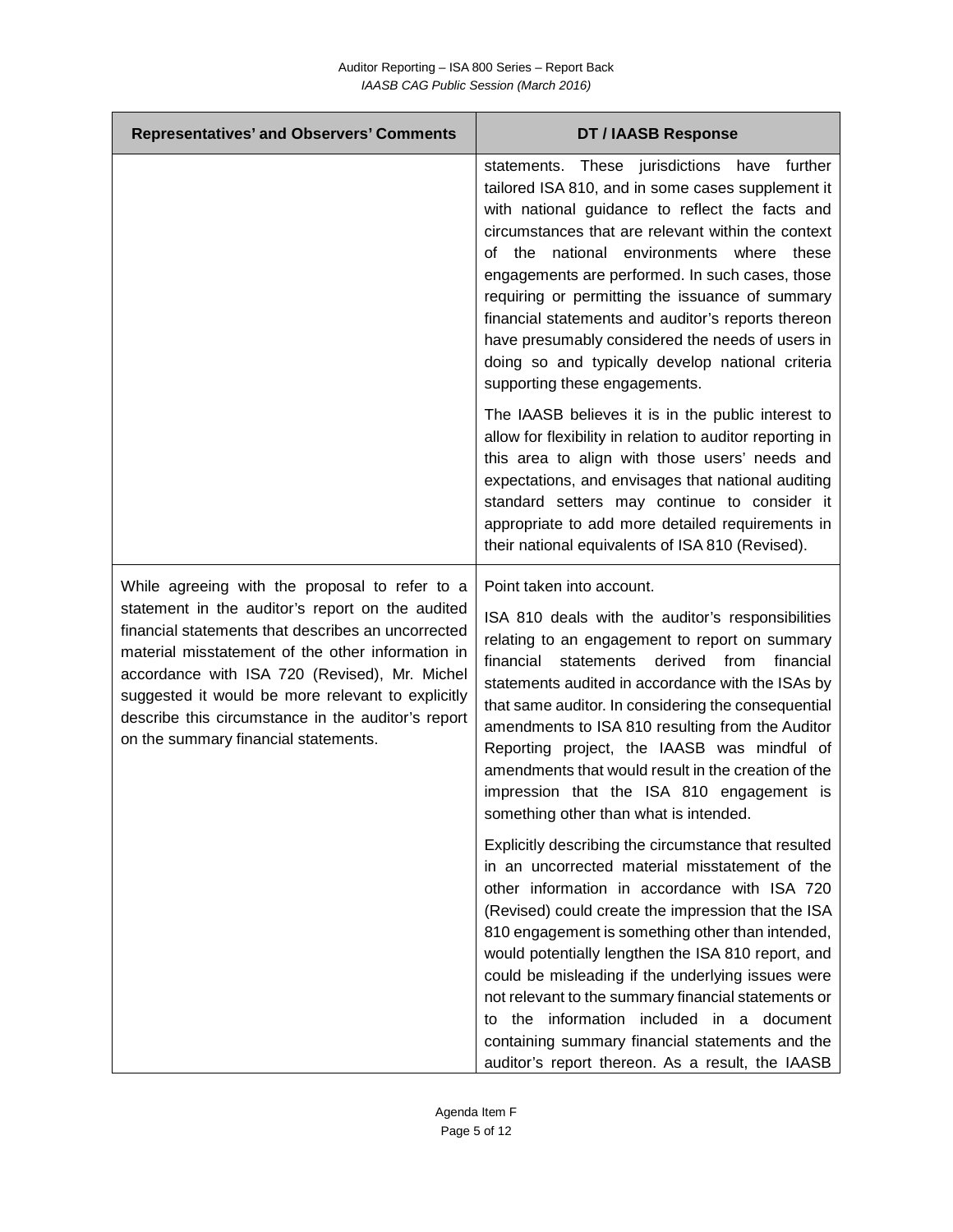| <b>Representatives' and Observers' Comments</b>                                                                                                                                                                                               | <b>DT / IAASB Response</b>                                                                                                                                                                                                                                                                                                                                                                                                                                                                                                                                                                         |
|-----------------------------------------------------------------------------------------------------------------------------------------------------------------------------------------------------------------------------------------------|----------------------------------------------------------------------------------------------------------------------------------------------------------------------------------------------------------------------------------------------------------------------------------------------------------------------------------------------------------------------------------------------------------------------------------------------------------------------------------------------------------------------------------------------------------------------------------------------------|
|                                                                                                                                                                                                                                               | retained in ISA 810 (Revised) the requirement<br>proposed in the ISA 810 ED to make reference to<br>an uncorrected material misstatement of the other<br>information described in the auditor's report on the<br>audited financial statements.                                                                                                                                                                                                                                                                                                                                                     |
|                                                                                                                                                                                                                                               | The IAASB also agreed to add new application<br>material to explain that, when an uncorrected<br>material misstatement of the other information has<br>been identified in the auditor's report on the audited<br>financial statements and that uncorrected material<br>misstatement relates to a matter that is dealt with<br>in the information in a document containing the<br>summary financial statements and the auditor's<br>report thereon, a material inconsistency between<br>the summary financial statements and that<br>information may exist or the information may be<br>misleading. |
|                                                                                                                                                                                                                                               | [See paragraph A15 of ISA 810 (Revised).]                                                                                                                                                                                                                                                                                                                                                                                                                                                                                                                                                          |
|                                                                                                                                                                                                                                               | This revised approach takes into account the<br>desire that a reference be made in the ISA 810<br>report to the existence of a statement about an<br>uncorrected material misstatement of the other<br>information in the auditor's report on the audited<br>financial statement, while allowing for flexibility in<br>how that matter could be described in the ISA 810<br>report.                                                                                                                                                                                                                |
| Mr. Yurdakul also noted that there should be                                                                                                                                                                                                  | Point accepted.                                                                                                                                                                                                                                                                                                                                                                                                                                                                                                                                                                                    |
| consistency in:<br>The words used in proposed paragraph<br>O<br>17A(a) and proposed paragraph 17A of ISA<br>810 (Revised), in particular the need to refer<br>to an <i>uncorrected</i> material misstatement of<br>the other information; and | <b>See final changes to paragraphs 14–15 and 19</b><br>of ISA 810 (Revised)].                                                                                                                                                                                                                                                                                                                                                                                                                                                                                                                      |
| Proposed paragraph 24 of ISA 810, which<br>O<br>explains that the auditor should read and<br>consider<br>whether there is a<br>material<br>inconsistency between the other information<br>and the summary financial statements and            |                                                                                                                                                                                                                                                                                                                                                                                                                                                                                                                                                                                                    |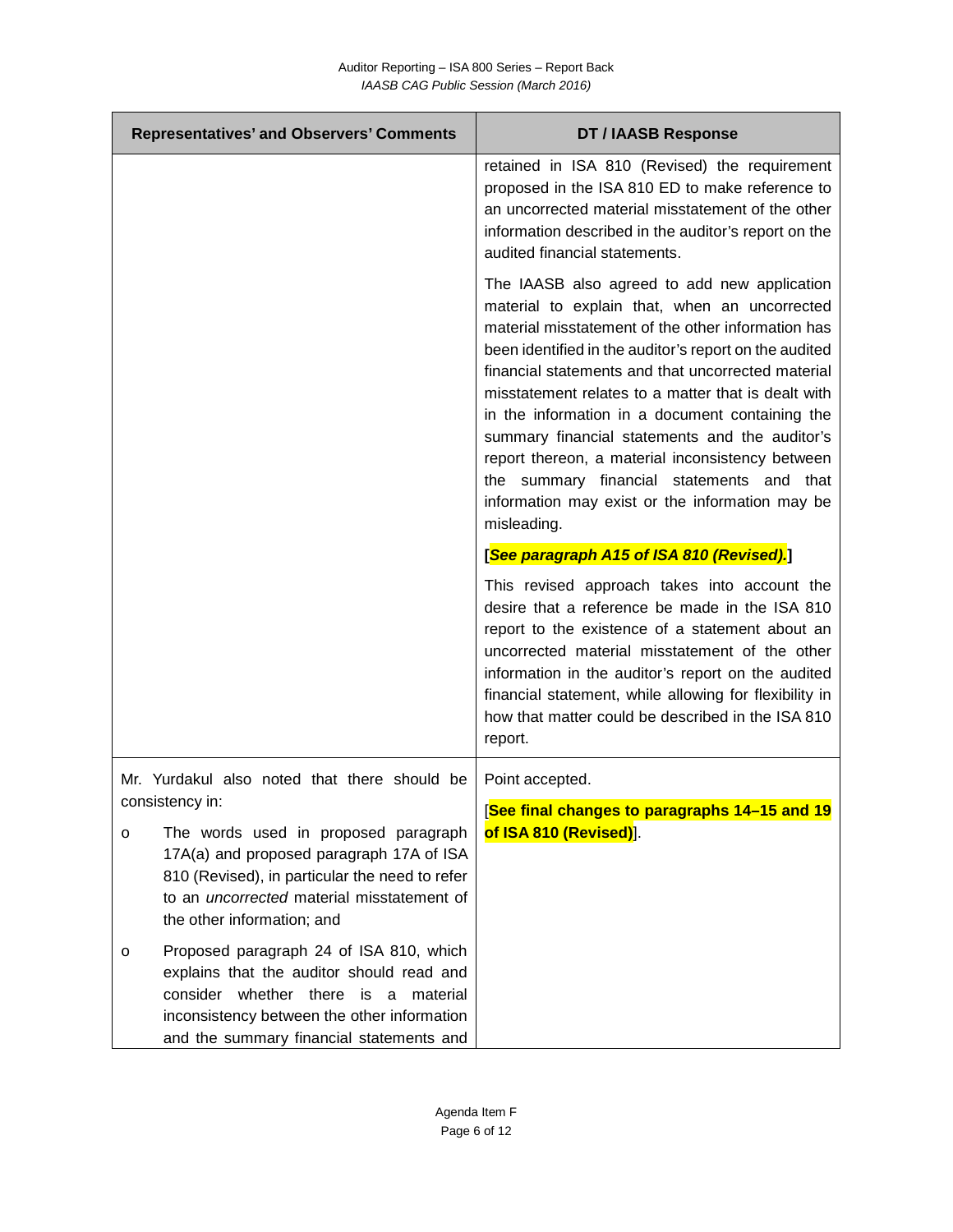| <b>Representatives' and Observers' Comments</b>           | DT / IAASB Response |
|-----------------------------------------------------------|---------------------|
| whether the other information is otherwise<br>misleading. |                     |

### **Matters for CAG Consideration**

7. Representatives and Observers are asked to note the Report Back above.

#### **Material Presented – FOR IAASB CAG REFERENCE PURPOSES ONLY**

Updated IAASB Agenda Item 3-B, *ISA 810 (Revised), Engagements to Report on Summary Financial Statements* [http://www.iaasb.org/system/files/meetings/files/20151207-](http://www.iaasb.org/system/files/meetings/files/20151207-IAASB-Agenda-Item-3B_UPDATED_Proposed-ISA_810-For-Board-3-Approved-Version.pdf) [IAASB-Agenda-Item-3B\\_UPDATED\\_Proposed-ISA\\_810-](http://www.iaasb.org/system/files/meetings/files/20151207-IAASB-Agenda-Item-3B_UPDATED_Proposed-ISA_810-For-Board-3-Approved-Version.pdf) [For-Board-3-Approved-Version.pdf](http://www.iaasb.org/system/files/meetings/files/20151207-IAASB-Agenda-Item-3B_UPDATED_Proposed-ISA_810-For-Board-3-Approved-Version.pdf)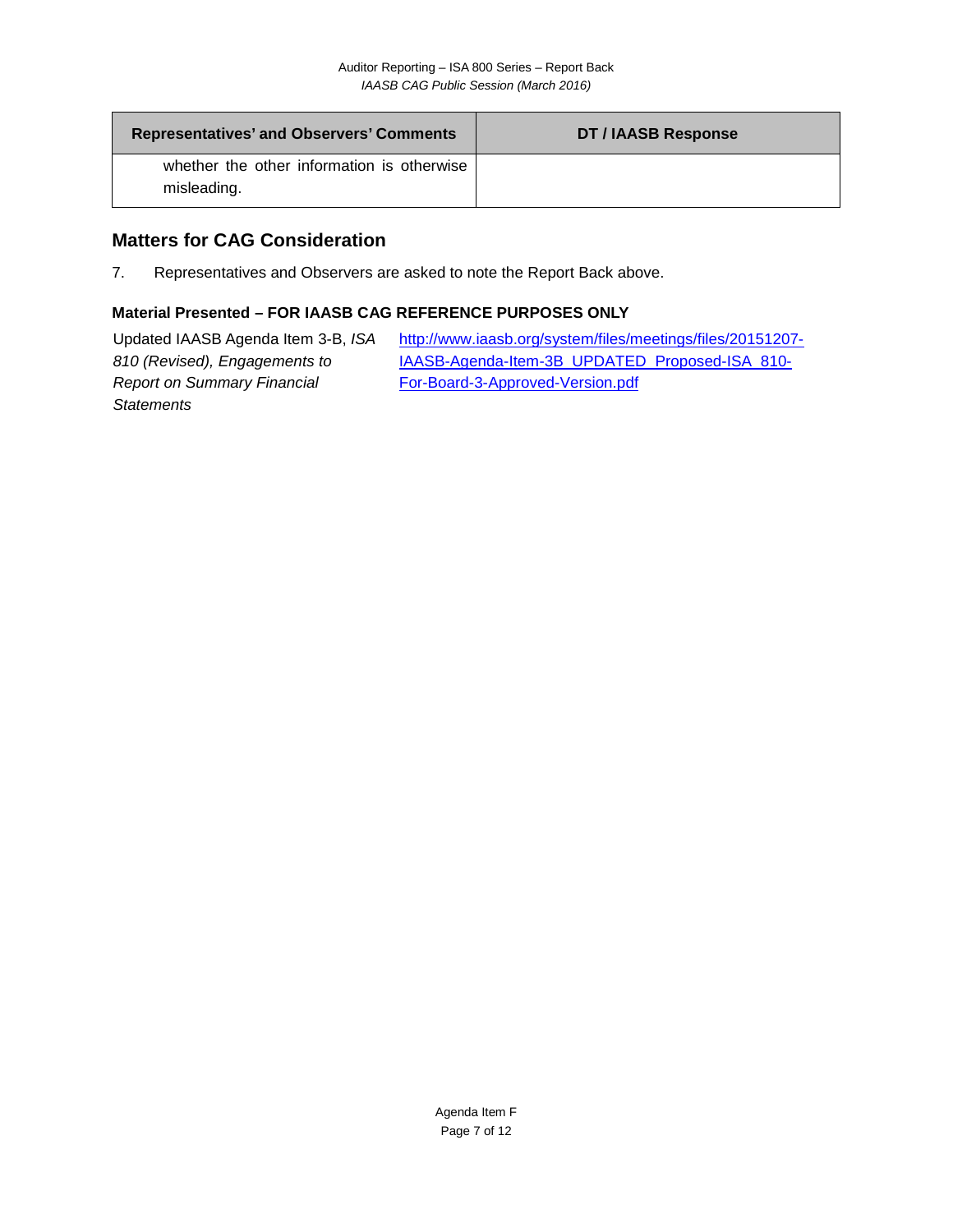#### **Appendix**

### **Project: Auditor Reporting, Including Consequential Amendments to ISAs 800, 805 and 810**

#### **Summary**

|                                                                                                                                                               | <b>CAG Meeting</b>                                                                                                           | <b>IAASB Meeting</b>                                                               |
|---------------------------------------------------------------------------------------------------------------------------------------------------------------|------------------------------------------------------------------------------------------------------------------------------|------------------------------------------------------------------------------------|
| Report of IAASB Working Group - key<br>findings from academic research studies<br>on user perceptions of the standard<br>auditor's report                     | March 2010                                                                                                                   | December 2009                                                                      |
| <b>Issues Paper and IAASB Working</b><br><b>Group Proposals</b>                                                                                               |                                                                                                                              | December 2010                                                                      |
| Development of Proposed Consultation<br>Paper                                                                                                                 | March 2011                                                                                                                   | March 2011<br>May 2011                                                             |
| Consultation - May 2011                                                                                                                                       |                                                                                                                              |                                                                                    |
| <b>Further Discussion</b>                                                                                                                                     | September 2011                                                                                                               |                                                                                    |
| Discussion of Project Proposal and<br><b>Issues</b>                                                                                                           | March 2012                                                                                                                   | December 2011<br>March 2012                                                        |
| Discussion of the Invitation to Comment                                                                                                                       | September 2012 (limited<br>discussion as CAG<br>Representatives participated in<br>the September/October 2012<br>roundtables | April 2012<br><b>June 2012</b>                                                     |
| Discussion of Feedback from Invitation<br>to Comment and Development of the<br><b>Exposure Draft</b>                                                          | April 2013<br>September 2013                                                                                                 | September 2012<br>December 2012<br>February 2013<br>April 2013<br><b>June 2013</b> |
| Discussion of Feedback from Exposure<br>Draft and Development of Final ISAs -<br>Main Auditor Reporting project                                               | March 2014<br>September 2014                                                                                                 | March 2014<br>June 2014<br>September 2014                                          |
| Continued Discussion on ISA 800<br>Series, Including Development of the<br>Exposure Drafts <sup>13</sup> and Discussion of<br>Feedback on the Exposure Drafts | March 2015<br>September 2015<br>September and December 2015                                                                  | December 2014<br><b>March 2015</b><br>June and September 2015                      |

<span id="page-7-0"></span><sup>&</sup>lt;sup>13</sup> Th[e new and revised Auditor Reporting standards](http://www.iaasb.org/new-auditors-report) were released in January 2015. IAASB discussions of auditor reporting since December 2014 relate to proposed changes to ISA 800, ISA 805 and ISA 810, as a result of the enhancements resulting from the new and revised Auditor Reporting standards.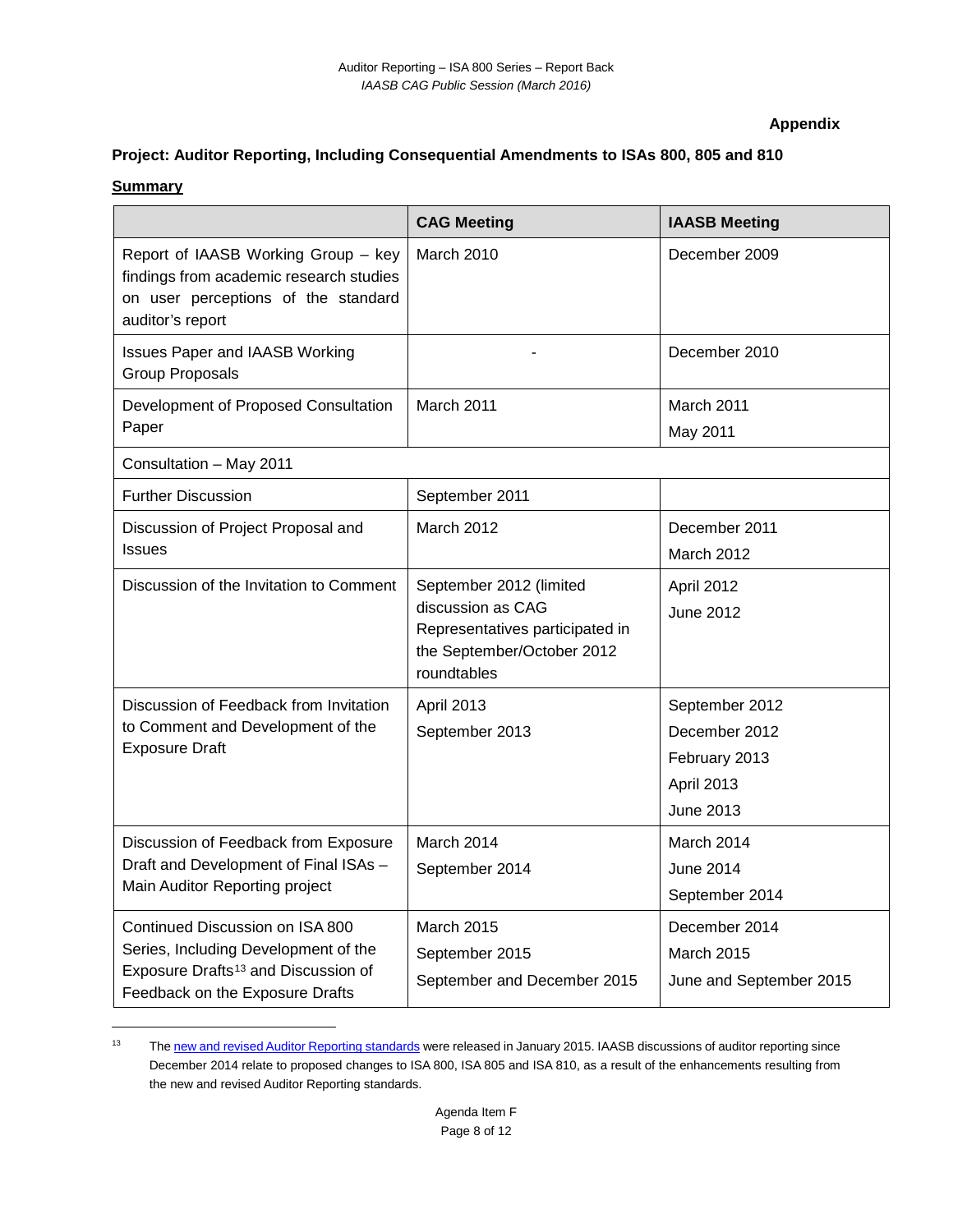|                                                              | <b>CAG Meeting</b> | <b>IAASB Meeting</b> |
|--------------------------------------------------------------|--------------------|----------------------|
| IAASB approval of ISA 800 (Revised)<br>and ISA 805 (Revised) |                    | September 2015       |
| IAASB approval of ISA 810 (Revised)                          |                    | December 2015        |

# **CAG Discussions: Detailed References**

| Report of IAASB<br>Working Group-<br>key findings from<br>academic research<br>studies on user<br>perceptions of the<br>standard auditor's<br>report | March 2010<br>See IAASB CAG meeting material:<br>http://www.ifac.org/IAASB/Meeting-FileDL.php?FID=5253<br>See CAG meeting minutes (in Agenda Item D of the following material):<br>http://www.ifac.org/IAASB/Meeting-FileDL.php?FID=5882<br>See report back on March 2010 CAG meeting (in paragraph 12 of the following material):<br>http://www.ifac.org/IAASB/Meeting-FileDL.php?FID=6095                                                                                                                                                                                             |
|------------------------------------------------------------------------------------------------------------------------------------------------------|-----------------------------------------------------------------------------------------------------------------------------------------------------------------------------------------------------------------------------------------------------------------------------------------------------------------------------------------------------------------------------------------------------------------------------------------------------------------------------------------------------------------------------------------------------------------------------------------|
| Development of<br>Proposed<br><b>Consultation Paper</b>                                                                                              | March 2011<br>See IAASB CAG meeting material:<br>http://www.ifac.org/IAASB/Meeting-FileDL.php?FID=6095<br>http://www.ifac.org/IAASB/Meeting-FileDL.php?FID=6096<br>See CAG meeting minutes (in Agenda Item M of the following):<br>http://www.ifac.org/sites/default/files/meetings/files/20110912-IAASBCAG-AgendaltemA-<br>Final_March_2011_Public_Minutes_APPROVED-v1-03.pdf<br>See report back on March 2011 CAG meeting (in paragraph 1 of the following):<br>http://www.ifac.org/sites/default/files/meetings/files/20110912-IAASBCAG-AgendaltemH1-<br>Auditor-Reporting-V1-02.pdf |
| <b>Further Discussion</b>                                                                                                                            | September 2011<br>See IAASB CAG meeting material:<br>http://www.ifac.org/sites/default/files/meetings/files/20110912-IAASBCAG-AgendaltemH-<br>Auditor-Reporting-V1-02.pdf<br>http://www.ifac.org/sites/default/files/meetings/files/20110912-IAASBCAG-AgendaltemH1-<br>Auditor-Reporting-V1-02.pdf<br>See CAG meeting minutes (in Agenda Item H of the following material):<br>http://www.ifac.org/sites/default/files/meetings/files/20120306-IAASBCAG-Agenda_Item_A-<br>September_2011_Public_Minutes-APPROVED.pdf                                                                    |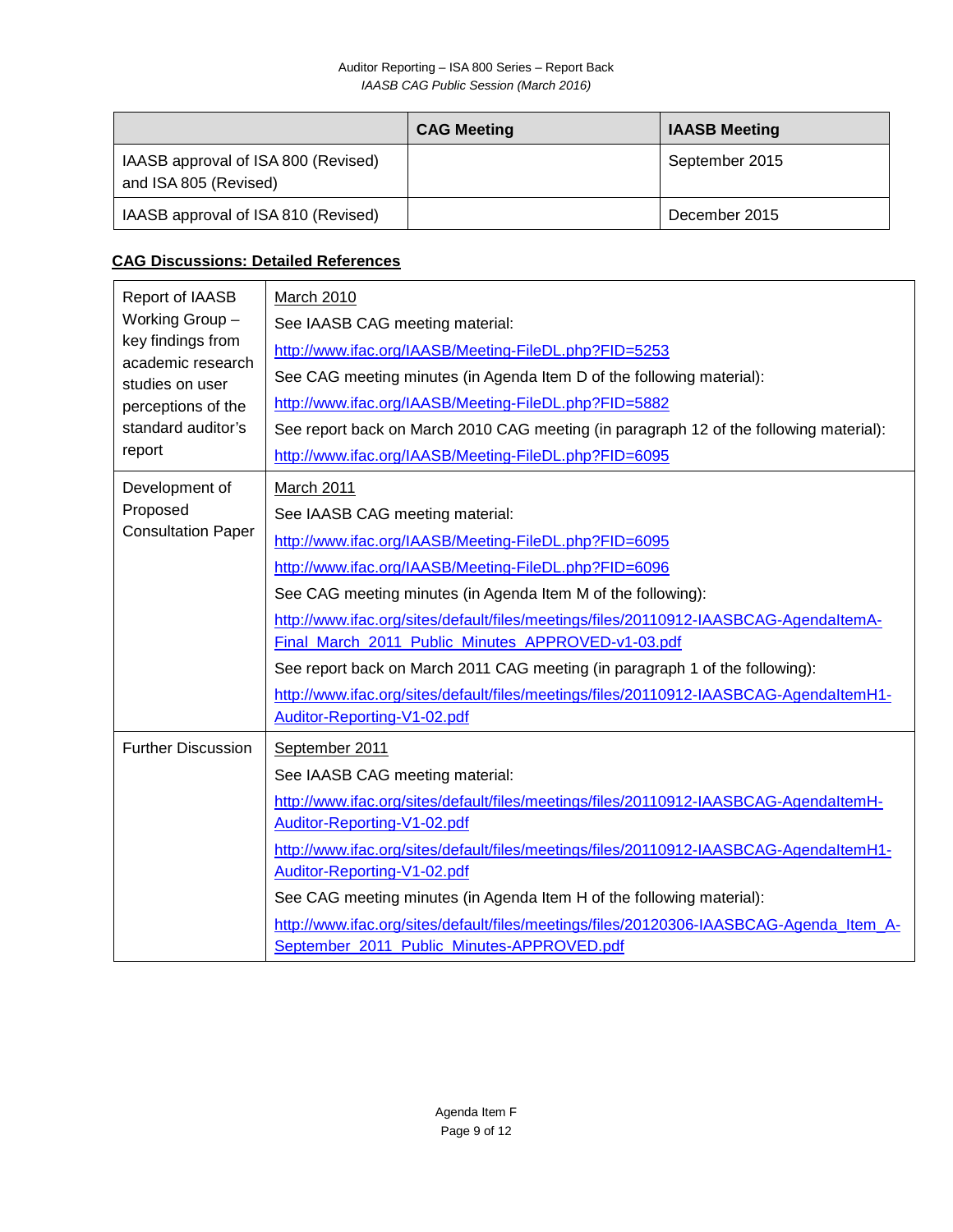| Discussion of the<br>Project Proposal<br>and Issues                                                                                 | March 2012<br>See IAASB CAG meeting material included in Agenda Items G, H, K, L and M:<br>http://www.ifac.org/meetings/brussels-belgium<br>See CAG meeting Minutes (in Agenda Items G, H, K, L, and M of the following<br>material:http://www.ifac.org/sites/default/files/meetings/files/20120911-IAASBCAG-<br>Agenda_Item_A_March%202012_Public%20Minutes-APPROVED.pdf<br>See report back on March 2012 CAG meeting:<br>http://www.ifac.org/sites/default/files/meetings/files/20120911-IAASBCAG-<br>Agenda_Item_F1-Auditor_Reporting_Report_Back-v4.pdf                                                                                                                                                                                                                                                                                                                                                                                                                                                                                        |
|-------------------------------------------------------------------------------------------------------------------------------------|----------------------------------------------------------------------------------------------------------------------------------------------------------------------------------------------------------------------------------------------------------------------------------------------------------------------------------------------------------------------------------------------------------------------------------------------------------------------------------------------------------------------------------------------------------------------------------------------------------------------------------------------------------------------------------------------------------------------------------------------------------------------------------------------------------------------------------------------------------------------------------------------------------------------------------------------------------------------------------------------------------------------------------------------------|
| Discussion of the<br>Invitation to<br>Comment and<br>Development of the<br><b>Exposure Draft</b>                                    | September 2012<br>See IAASB CAG meeting material:<br>http://www.ifac.org/sites/default/files/meetings/files/20120911-IAASBCAG-<br>Agenda_Item_F1-Auditor_Reporting_Report_Back-v4.pdf<br>See CAG meeting minutes (in Agenda Item F of the following):<br>http://www.ifac.org/sites/default/files/meetings/files/20130408-IAASB-CAG-Agenda_Item_A-<br>Public_Minutes-v5-APPROVED_0.pdf                                                                                                                                                                                                                                                                                                                                                                                                                                                                                                                                                                                                                                                              |
| Discussion of<br>Feedback from<br>Invitation to<br>Comment and<br>Development of the<br><b>Exposure Drafts of</b><br>ISA 700 Series | <b>April 2013</b><br>See IAASB CAG meeting material included in Agenda Items B, B.1, B.2, B.3, B.4, B.5, B.6<br>and B.7.<br>http://www.ifac.org/meetings/new-york-usa-1<br>See CAG final approved meeting minutes (in Agenda Item B of the following):<br>http://www.ifac.org/sites/default/files/meetings/files/April%202013%20IAASB%20CAG%20P<br>ublic%20Minutes%20a%20Approved.pdf<br>See report back on April 2013 CAG meeting:<br>http://www.ifac.org/sites/default/files/meetings/files/20130909-IAASB-CAG-<br>Agenda_Item_C-Auditor_Reporting_Report_Back-final.pdf<br>September 2013<br>See IAASB CAG meeting material:<br>http://www.ifac.org/sites/default/files/meetings/files/20130909-IAASB-CAG-<br>Agenda_Item_C-Auditor_Reporting_Report_Back-final.pdf<br>See CAG final approved meeting minutes (in Agenda Item C of the following):<br>http://www.ifac.org/meetings/new-york-usa-2<br>See report back on September 2013 CAG meeting included in Agenda Item C of the<br>following<br>http://www.ifac.org/meetings/new-york-usa-3 |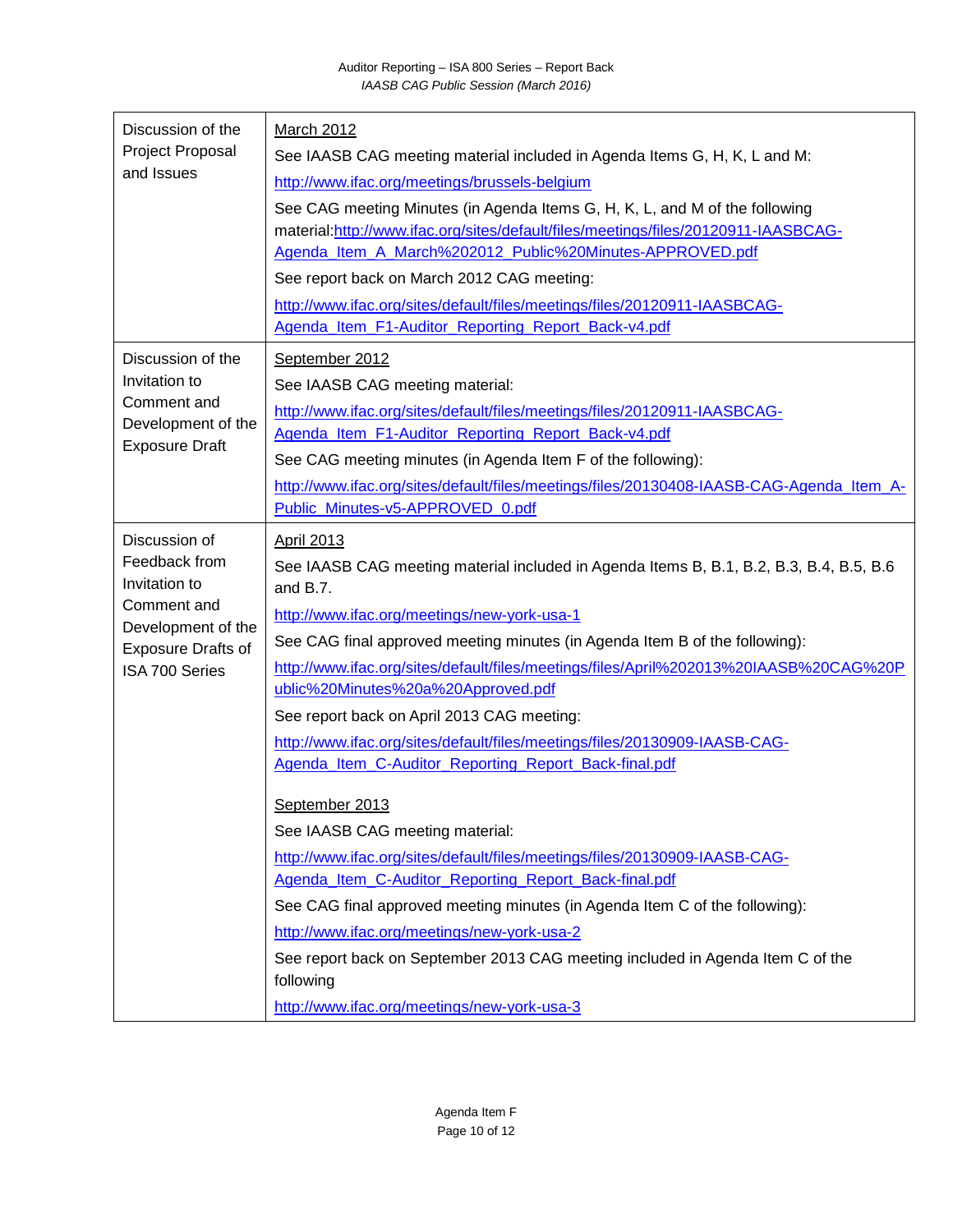|                                 | <b>March 2014</b>                                                                                                                                                                                         |
|---------------------------------|-----------------------------------------------------------------------------------------------------------------------------------------------------------------------------------------------------------|
|                                 | See IAASB CAG meeting material included in Agenda Items C, C.1., C.2 and C.3.                                                                                                                             |
|                                 | http://www.ifac.org/meetings/new-york-usa-3                                                                                                                                                               |
|                                 | See CAG final approved meeting minutes (in Agenda Item A of the following):                                                                                                                               |
|                                 | http://www.ifac.org/meetings/new-york-usa-4                                                                                                                                                               |
|                                 | See report back on March 2014 CAG meeting included in paragraph 13 of Agenda Item<br>DGI, and in paragraph 3 of Agenda Items D.1, G.1 and I.1 available at<br>http://www.ifac.org/meetings/new-york-usa-4 |
|                                 | September 2014                                                                                                                                                                                            |
|                                 | See IAASB CAG meeting material included in Agenda Items DGI, D.1, D.2, D.3, D.3, D.4,<br>G.1, G.2, G.3, I.1 and I.2                                                                                       |
|                                 | See CAG meeting minutes in Agenda Item B available at: http://www.ifac.org/meetings/new-<br>york-usa-4                                                                                                    |
|                                 | See report back on September 2014 CAG meeting included in paragraph 5 of Agenda Item<br>http://www.ifac.org/system/files/meetings/files/20150309-<br>D.1<br>available<br>at                               |
|                                 | IAASB_CAG_Agenda_Item_D.1-Auditor_Reporting-Reportback-final.pdf                                                                                                                                          |
| Continued                       | March 2015                                                                                                                                                                                                |
| Discussion on ISA               | See IAASB CAG meeting material included in Agenda Items D, D.1, D.2 and D.3                                                                                                                               |
| 800 Series,                     | http://www.ifac.org/meetings/new-york-usa-5                                                                                                                                                               |
| Including<br>Development of the | See CAG final approved meeting minutes:                                                                                                                                                                   |
| Exposure Drafts <sup>14</sup>   | http://www.ifac.org/system/files/meetings/files/IAASB_CAG_March_2015_Public_Sesssion-                                                                                                                     |
| and Discussion of               | Meeting_Minutes-approved.pdf                                                                                                                                                                              |
| Feedback on the                 | See report back on March 2015 CAG meeting:                                                                                                                                                                |
| <b>Exposure Drafts</b>          | http://www.iaasb.org/system/files/meetings/files/20150915-IAASB_CAG_Agenda_Item_J-                                                                                                                        |
|                                 | Auditor_Reporting_ISA_800_Series-Cover-final_0.pdf                                                                                                                                                        |

<span id="page-10-0"></span><sup>&</sup>lt;sup>14</sup> Th[e new and revised Auditor Reporting standards](http://www.iaasb.org/new-auditors-report) were released in January 2015. IAASB discussions of auditor reporting since December 2014 relate to proposed changes to ISA 800, ISA 805, ISA 810, as a result of the enhancements resulting from the new and revised Auditor Reporting standards.